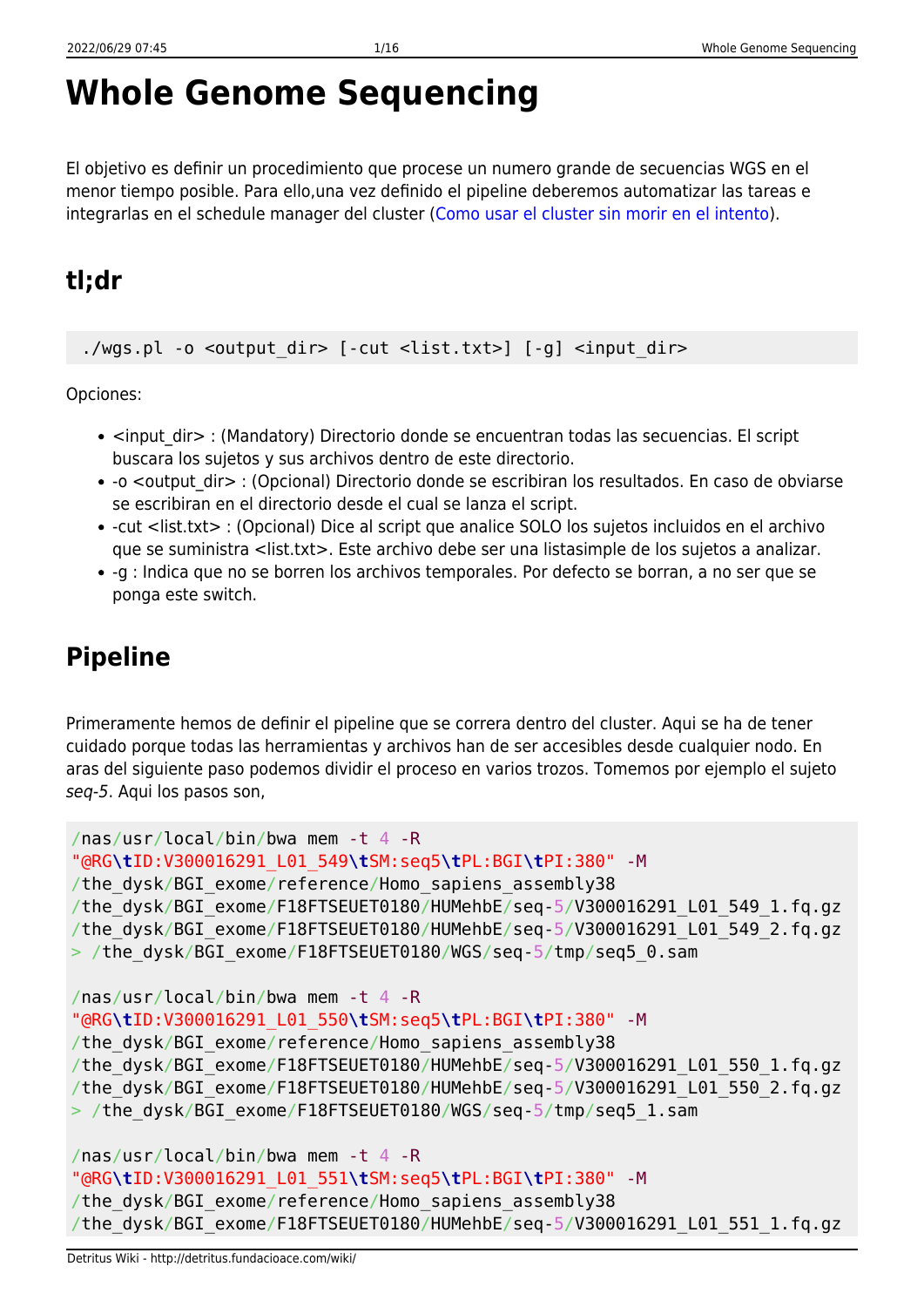```
/the dysk/BGI exome/F18FTSEUET0180/HUMehbE/seq-5/V300016291 L01 551 2.fq.gz
> /the dysk/BGI exome/F18FTSEUET0180/WGS/seq-5/tmp/seq5_2.sam
/nas/usr/local/bin/bwa mem -t 4 -R
"@RG\tID:V300016291_L01_552\tSM:seq5\tPL:BGI\tPI:380" -M
/the dysk/BGI exome/reference/Homo sapiens assembly38
/the_dysk/BGI_exome/F18FTSEUET0180/HUMehbE/seq-5/V300016291_L01_552_1.fq.gz
/the_dysk/BGI_exome/F18FTSEUET0180/HUMehbE/seq-5/V300016291_L01_552_2.fq.gz
> /the dysk/BGI exome/F18FTSEUET0180/WGS/seq-5/tmp/seq5 3.sam
java -Djava.io.tmpdir=/nas/osotolongo/tmp/ -Xmx8g -jar
/nas/usr/local/bin/picard.jar MergeSamFiles
I=/the_dysk/BGI_exome/F18FTSEUET0180/WGS/seq-5/tmp/seq5_0.sam
I=/the_dysk/BGI_exome/F18FTSEUET0180/WGS/seq-5/tmp/seq5_1.sam
I=/the_dysk/BGI_exome/F18FTSEUET0180/WGS/seq-5/tmp/seq5_2.sam
I=/the_dysk/BGI_exome/F18FTSEUET0180/WGS/seq-5/tmp/seq5_3.sam
O=/the_dysk/BGI_exome/F18FTSEUET0180/WGS/seq-5/tmp/seq5.sam
java -Djava.io.tmpdir=/nas/osotolongo/tmp/ -Xmx8g -jar
/nas/usr/local/bin/picard.jar SortSam
I=/the_dysk/BGI_exome/F18FTSEUET0180/WGS/seq-5/tmp/seq5.sam
O=/the_dysk/BGI_exome/F18FTSEUET0180/WGS/seq-5/tmp/seq5_sorted.bam
SORT ORDER=coordinate
/nas/software/samtools/bin/samtools index
/the_dysk/BGI_exome/F18FTSEUET0180/WGS/seq-5/tmp/seq5_sorted.bam
/nas/usr/local/bin/verifyBamID --vcf
/the dysk/BGI exome/reference/hapmap 3.3.hg38.vcf.gz --bam
/the dysk/BGI exome/F18FTSEUET0180/WGS/seq-5/tmp/seq5 sorted.bam --chip-none
--maxDepth 1000 --precise --verbose --ignoreRG --out
/the_dysk/BGI_exome/F18FTSEUET0180/WGS/seq-5/results/seq5_verifybam |& grep
-v "Skipping marker"
java -Djava.io.tmpdir=/nas/osotolongo/tmp/ -Xmx8g -jar
/nas/usr/local/bin/picard.jar ValidateSamFile IGNORE=MATE_NOT_FOUND
IGNORE=MISSING_READ_GROUP IGNORE=RECORD_MISSING_READ_GROUP
I=/the_dysk/BGI_exome/F18FTSEUET0180/WGS/seq-5/tmp/seq5_sorted.bam
java -Djava.io.tmpdir=/nas/osotolongo/tmp/ -Xmx8g -jar
/nas/usr/local/bin/picard.jar MarkDuplicates
I=/the_dysk/BGI_exome/F18FTSEUET0180/WGS/seq-5/tmp/seq5_sorted.bam
O=/the_dysk/BGI_exome/F18FTSEUET0180/WGS/seq-5/tmp/seq5_GATKready.bam
METRICS FILE=/the dysk/BGI exome/F18FTSEUET0180/WGS/seq-5/tmp/seq5 metrics.t
xt QUIET=true MAX_RECORDS_IN_RAM=2000000 ASSUME_SORTED=TRUE
CREATE_INDEX=TRUE
java -jar /nas/usr/local/opt/gatk3/GenomeAnalysisTK.jar -T DepthOfCoverage -
R /the dysk/BGI exome/reference/Homo sapiens assembly38.fasta -nt 1 -ct 10 -
ct 15 -ct 20 -ct 30 --omitDepthOutputAtEachBase --omitIntervalStatistics --
omitLocusTable -L
/the dysk/BGI exome/reference/MGI Exome Capture V5 bis2.bed -I
/the_dysk/BGI_exome/F18FTSEUET0180/WGS/seq-5/tmp/seq5_GATKready.bam -o
/the_dysk/BGI_exome/F18FTSEUET0180/WGS/seq-5/results/seq5_exome_coverage
singularity run --cleanenv -B /nas:/nas -B /the_dysk:/the_dysk
```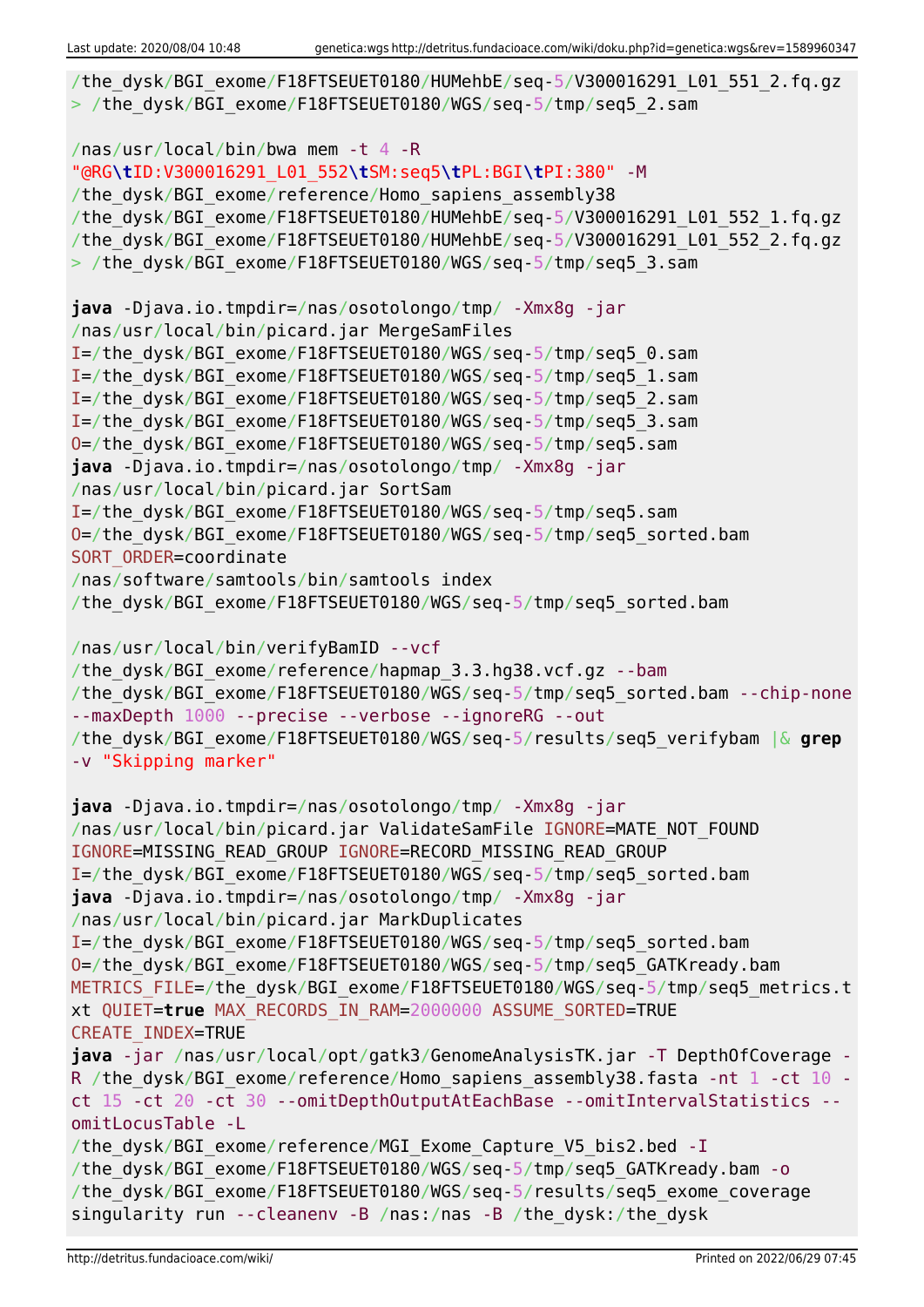/usr/local/bin/gatk4.simg gatk --java-options "- DGATK STACKTRACE ON USER EXCEPTION=true -Xmx16G" BaseRecalibrator -I /the\_dysk/BGI\_exome/F18FTSEUET0180/WGS/seq-5/tmp/seq5\_GATKready.bam -R /the\_dysk/BGI\_exome/reference/Homo\_sapiens\_assembly38.fasta --known-sites /the\_dysk/BGI\_exome/reference/Mills\_and\_1000G\_gold\_standard.indels.hg38.vcf. gz --known-sites /the dysk/BGI exome/reference/dbsnp 146.hg38.vcf.gz -known-sites /the\_dysk/BGI\_exome/reference/1000G\_phase1.snps.high\_confidence.hg38.vcf.gz -O /the dysk/BGI exome/F18FTSEUET0180/WGS/seq-5/tmp/seq5 recal data.table1 singularity run --cleanenv -B /nas:/nas -B /the\_dysk:/the\_dysk /usr/local/bin/gatk4.simg gatk --java-options "- DGATK\_STACKTRACE\_ON\_USER\_EXCEPTION=true -Xmx16G" ApplyBQSR -R /the dysk/BGI exome/reference/Homo sapiens assembly38.fasta -I /the\_dysk/BGI\_exome/F18FTSEUET0180/WGS/seq-5/tmp/seq5\_GATKready.bam -bqsrrecal-file /the\_dysk/BGI\_exome/F18FTSEUET0180/WGS/seq-5/tmp/seq5\_recal\_data.table1 -O /the\_dysk/BGI\_exome/F18FTSEUET0180/WGS/seq-5/results/seq5\_recal.bam singularity run --cleanenv -B /nas:/nas -B /the\_dysk:/the\_dysk /usr/local/bin/gatk4.simg gatk --java-options "- DGATK STACKTRACE ON USER EXCEPTION=true -Xmx16G" AnalyzeCovariates -bqsr /the dysk/BGI exome/F18FTSEUET0180/WGS/seq-5/tmp/seq5\_recal\_data.table1 -plots /the dysk/BGI exome/F18FTSEUET0180/WGS/seq-5/results/seq5 AnalyzeCovariates. pdf singularity run --cleanenv -B /nas:/nas -B /the\_dysk:/the\_dysk /usr/local/bin/gatk4.simg gatk --java-options "- DGATK STACKTRACE ON USER EXCEPTION=true -Xmx16G" BaseRecalibrator -I /the dysk/BGI exome/F18FTSEUET0180/WGS/seq-5/results/seq5 recal.bam -R /the dysk/BGI exome/reference/Homo sapiens assembly38.fasta --known-sites /the\_dysk/BGI\_exome/reference/Mills\_and\_1000G\_gold\_standard.indels.hg38.vcf. gz --known-sites /the dysk/BGI exome/reference/dbsnp 146.hg38.vcf.gz -known-sites /the\_dysk/BGI\_exome/reference/1000G\_phase1.snps.high\_confidence.hg38.vcf.gz -O /the dysk/BGI exome/F18FTSEUET0180/WGS/seq-5/tmp/seq5 recal data.table2 singularity run --cleanenv -B /nas:/nas -B /the\_dysk:/the\_dysk /usr/local/bin/gatk4.simg gatk --java-options "- DGATK STACKTRACE ON USER EXCEPTION=true -Xmx16G" AnalyzeCovariates -before /the dysk/BGI exome/F18FTSEUET0180/WGS/seq-5/tmp/seq5 recal data.table1 after /the\_dysk/BGI\_exome/F18FTSEUET0180/WGS/seq-5/tmp/seq5\_recal\_data.table2 plots /the\_dysk/BGI\_exome/F18FTSEUET0180/WGS/seq-5/results/seq5\_beforeafter-plots.pdf singularity run --cleanenv -B /nas:/nas -B /the\_dysk:/the\_dysk /usr/local/bin/gatk4.simg gatk --java-options "- DGATK STACKTRACE ON USER EXCEPTION=true -Xmx16G" HaplotypeCaller -R /the dysk/BGI exome/reference/Homo sapiens assembly38.fasta -I /the\_dysk/BGI\_exome/F18FTSEUET0180/WGS/seq-5/results/seq5\_recal.bam -ERC GVCF --dbsnp /the\_dysk/BGI\_exome/reference/dbsnp\_146.hg38.vcf.gz -O /the\_dysk/BGI\_exome/F18FTSEUET0180/WGS/seq-5/results/seq5\_raw.snps.indels.g. vcf.gz singularity run --cleanenv -B /nas:/nas -B /the\_dysk:/the\_dysk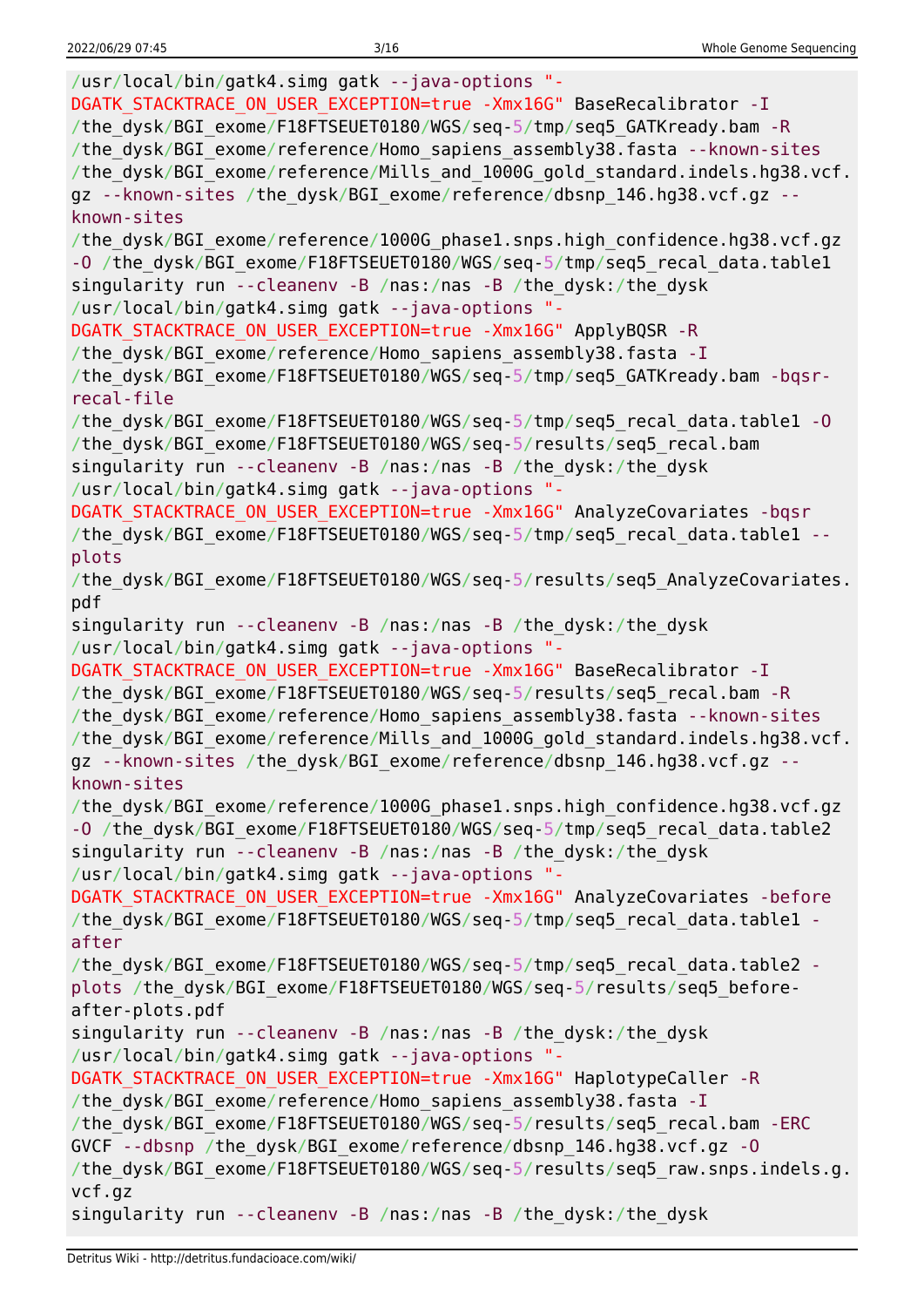```
/usr/local/bin/gatk4.simg gatk --java-options "-
DGATK STACKTRACE ON USER EXCEPTION=true -Xmx16G -XX:+UseConcMarkSweepGC"
VariantEval -R /the dysk/BGI exome/reference/Homo sapiens assembly38.fasta -
L /the dysk/BGI exome/reference/MGI Exome Capture V5 bis2.bed -D
/the_dysk/BGI_exome/reference/dbsnp_146.hg38.vcf.gz -O
/the dysk/BGI exome/F18FTSEUET0180/WGS/seq-5/results/seq5 eval.gatkreport --
eval
/the dysk/BGI exome/F18FTSEUET0180/WGS/seq-5/results/seq5 raw.snps.indels.g.
vcf.gz
```
Este pipeline se ha dividido en varios bloques que dependen unos de otros. Los 4 primeros son independientes y se pueden correr en paralelo. El numero 5 depende de la terminacion de los 4 primeros. Los bloques 6 y 7 dependen del numero 5 pero pueden correrse independientemente.

# **Paralelizacion**

El montaje correcto del pipeline permite la paralelizacioen del procediemiento dentro de cada secuenciacion, pero ademas, debe paralelizarse el procedimientp total. Es decir, cadda sujeto debe correr en paralelo a los demas. Para ello basta crear un sistema de dependencias como el que se muestra en la figura.

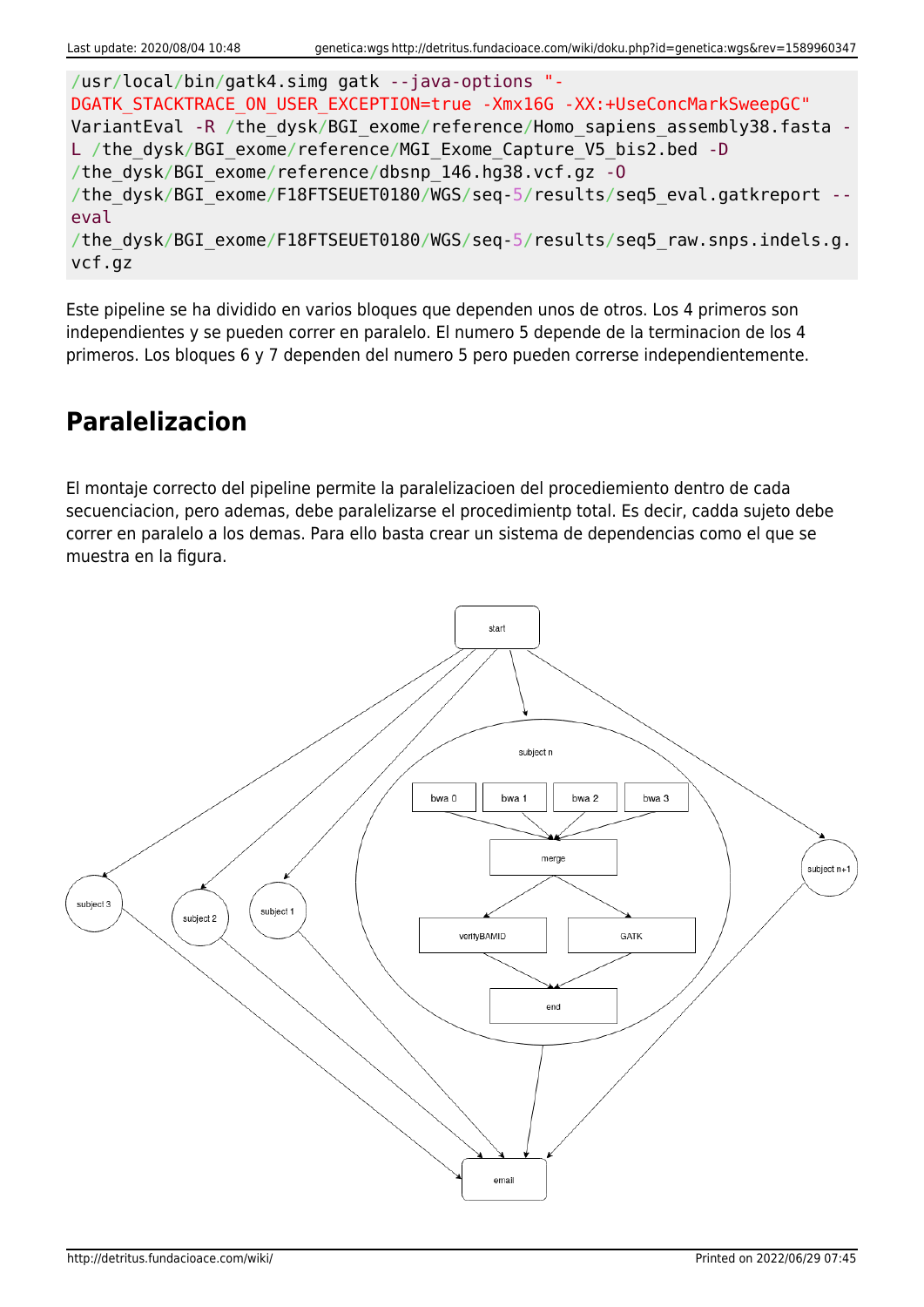Entonces, una vez definido el pipeline, la secuencia de ejecucion de cada trozo y el modo de paralelizacion seria sencillo definir el flujo de ejecucion si supieramos que archivos iniciales debe cargar cada ejecucion inicial (los bwa).

# **Parsing**

Lo primero que ddebemos saber es que el directorio de input esta compuesto por una lista de subdirectorios cada uno perteneciente a un sujeto distinto.

```
[osotolongo@detritus HUMehbE]$ pwd
/the_dysk/BGI_exome/F18FTSEUET0180/HUMehbE
[osotolongo@detritus HUMehbE]$ ls
BGI Data List F18FTSEUET0180 filled.pdf md5sum.check
seq-1 seq-11 seq-13 seq-15 seq-17 seq-19 seq-20 seq-22 seq-24
seq-26 seq-28 seq-4 seq-6 seq-8
BGI Sequencing Analysis Report F18FTSEUET0180 HUMehbE.pdf md5sum.txt
seq-10 seq-12 seq-14 seq-16 seq-18 seq-2 seq-21 seq-23 seq-25
seq-27 seq-3 seq-5 seq-7 seq-9
```
Para cada sujeto hay una lista de ocho archivos que deben parearse segun el nombre de archivo.

[osotolongo@detritus HUMehbE]\$ ls seq-5/ V300016291\_L01\_549\_1.fq.gz V300016291\_L01\_550\_1.fq.gz V300016291\_L01\_551\_1.fq.gz V300016291\_L01\_552\_1.fq.gz V300016291\_L01\_549\_2.fq.gz V300016291\_L01\_550\_2.fq.gz V300016291\_L01\_551\_2.fq.gz V300016291\_L01\_552\_2.fq.gz

En este ejemplo deben parearse,

- V300016291\_L01\_549\_1.fq.gz y V300016291\_L01\_549\_2.fq.gz
- V300016291 L01 550 1.fq.gz y V300016291 L01 550 2.fq.gz
- V300016291 L01 551 1.fq.gz y V300016291 L01 551 2.fq.gz
- V300016291\_L01\_552\_1.fq.gz y V300016291\_L01\_552\_2.fq.gz

asi que la estructura a seguir es bastante clara. No obstante a que los nombres de archivo varian entre sujetos, siguen la misma estructura.

```
[osotolongo@detritus HUMehbE]$ ls seq-10
V300016281_L01_553_1.fq.gz V300016281_L01_554_1.fq.gz
V300016281_L01_555_1.fq.gz V300016281_L01_556_1.fq.gz
V300016281_L01_553_2.fq.gz V300016281_L01_554_2.fq.gz
V300016281_L01_555_2.fq.gz V300016281_L01_556_2.fq.gz
```
Lo que voy hacer entonces es definir un hash donde se quarda la informacion relativa a cada sujeto (incluidos los patrones en los archivos originales) y a partir de ahi construir los scripts.

Veamos, primero leo el input dir

my  $\frac{1}{2}$  src\_dir = [shift;](http://perldoc.perl.org/functions/shift.html)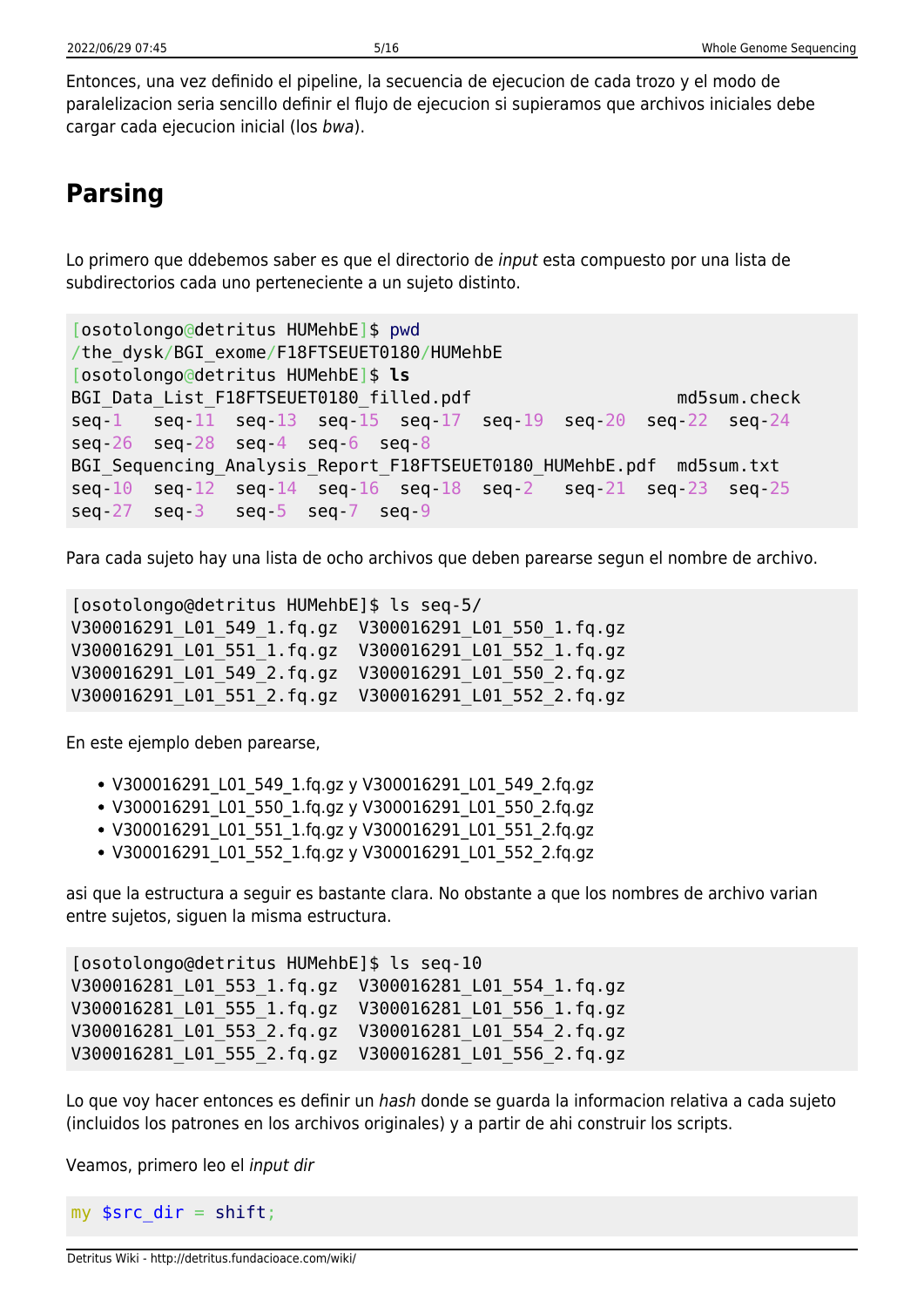```
ssrc dir =~ s/\/$//;
my $find_rule = File::Find::Rule->new;
my @ppaths = $find rule->maxdepth(1)->directory->in(%src dir);\alphagrep {!/$src dir$/} \alpha (appaths;
map { /.*\/(.*)?$/ => $ } @ppaths;
my %finfo;
my %lpaths;
```
luego, en dependencia de las opciones puedo reducir la lista o no,

```
if($cfile && -e $cfile && -f $cfile){
           my Qcuts = read file scfile;
            chomp @cuts;
            foreach my $cut (@cuts){
                        if(grep {/$cut/} %ltpaths){
                                  $lpaths{math;
and the state of the state of the state of the state of the state of the state of the state of the state of the
 }
}else{
           \lambdalpaths = \lambdaltpaths;
}
```
y ahora lleno el hash de datos,

```
foreach my $pollo (sort keys %lpaths){
           opendir PD, $lpaths{$pollo} or next;
          my grep { |}/^{\wedge}\. /readdir PD;
           #$finfo{$pollo}{'name'} = $pollo;
          $finfo{$pollo}{'vab} = $lpaths{$pollo}$; foreach my $fq (@fqs) {
                    $ = $fg;my \text{Gids} = \text{V}(\dagger^*) \left( \frac{d^*?}{d^*?} \right) \left( \frac{d^*?}{d^*?} \right) \cdot \text{d}\cdot\text{fq}\cdot\text{qz}\right);$finfo{}$pollo{}' (fq name' } = 'V'.$ids[0].' L'.$ids[1];
                     push @{ $finfo{$pollo}{'fq_list'} }, $ids[2];
 }
}
```
### **Programatic tree**

[Ya casi esta, ahora por cada sujeto guardado pueden definirse los primeros 4 procesos,](#page--1-0)

```
for (my $i=0; $i<4; $i++}{
        my $fqid = $finfo{$pollo}{'rq list'}[2*si]; my $orderfile = $outdir.'/bwa_'.$pollo.'_'.$i.'.sh';
         open ORD, ">$orderfile" or die "Couldnt create file";
         print ORD '#!/bin/bash'."\n";
         print ORD '#SBATCH -J sam_'.$pollo."\n";
         print ORD '#SBATCH --time=24:0:0'."\n";
```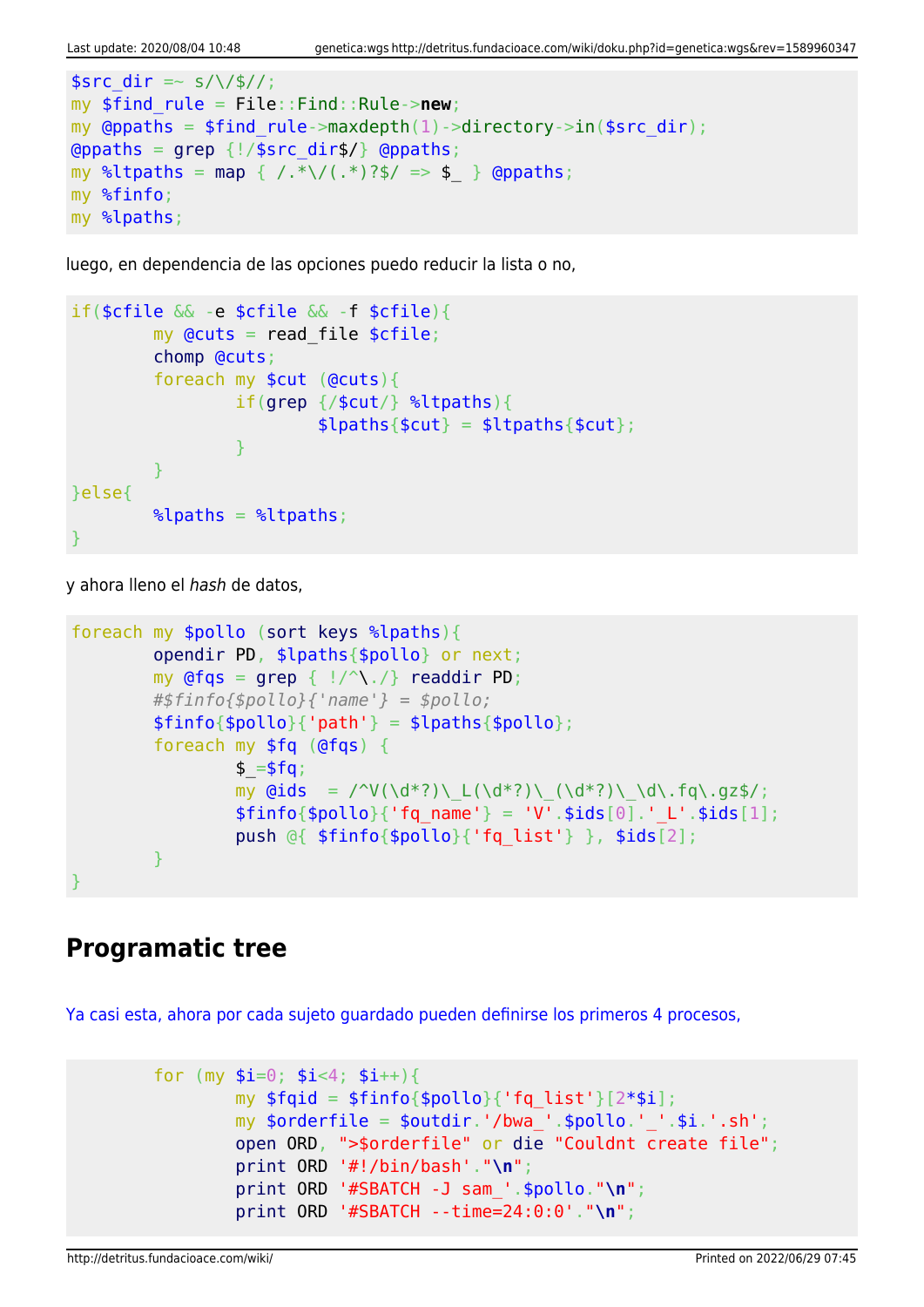```
 print ORD '#SBATCH -o '.$outdir.'/bwa_'.$pollo.'-%j'."\n";
                 print ORD '#SBATCH -c 8'."\n";
                 print ORD '#SBATCH --mem-per-cpu=4G'."\n";
                 print ORD '#SBATCH -p fast'."\n";
                 print ORD '#SBATCH --mail-
type=FAIL,TIME_LIMIT,STAGE_OUT'."\n"; #no quieres que te mande email de todo
                 print ORD '#SBATCH --mail-user='."$ENV{'USER'}\n";
                 print ORD $bwa.' mem -t 4 -R
"@RG\tID:'.$finfo{$pollo}{'fq_name'}.'_'.$fqid.'\tSM:'.$pname.'\tPL:BGI\tPI:
380" -M '.$ref_dir.'/Homo_sapiens_assembly38
'.$finfo{$pollo}{'path'}.'/'.$finfo{$pollo}{'fq_name'}.'_'.$fqid.'_1.fq.qz
'.$finfo{$pollo}{'path'}.'/'.$finfo{$pollo}{'fq_name'}.'_'.$fqid.'_2.fq.gz >
'.$tmpdir.'/'.$pname.' '.$i.'.sam';
                 print ORD "\n";
                 close ORD;
                $gsconv = 'I='.stmodir.''.$pname.''.$i.'.sam ';
                 system("sbatch $orderfile");
 }
```
[El numero 5 se hace que dependa de estos 4,](#page--1-0)

```
my \text{sortederfile} = \text{south}.'/merge '.\text{spollo}.'.sh';
         open ORD, ">$orderfile";
         print ORD '#!/bin/bash'."\n";
         print ORD '#SBATCH -J sam_'.$pollo."\n";
         print ORD '#SBATCH -p fast'."\n";
         print ORD '#SBATCH -o '.$outdir.'/merge_'.$pollo.'-%j'."\n";
         print ORD '#SBATCH -c 8'."\n";
         print ORD '#SBATCH --mem-per-cpu=4G'."\n";
         print ORD '#SBATCH -p fast'."\n";
         print ORD '#SBATCH --mail-type=FAIL,TIME_LIMIT,STAGE_OUT'."\n"; #no
quieres que te mande email de todo
         print ORD '#SBATCH --mail-user='."$ENV{'USER'}\n";
        print ORD $picard.' MergeSamFiles '.$gsconv.'
O='.$tmpdir.'/'.$pname.'.sam'."\n";
         print ORD $picard.' SortSam I='.$tmpdir.'/'.$pname.'.sam
O='.$tmpdir.'/'.$pname.'_sorted.bam SORT_ORDER=coordinate'."\n";
        print ORD $samtools.' index '.$tmpdir.'/'.$pname.' sorted.bam'."\n";
         close ORD;
         my $order = 'sbatch --dependency=singleton '.$orderfile;
        my \text{$\mathfrak{su}$jobid = '$order';}split ' ', $ujobid )[-1 ];
```
[El 6 y el 7 dependen del 5,](#page--1-0)

```
$orderfile = $outdir.'/verify'.spollo.'.sh'; open ORD, ">$orderfile";
 print ORD '#!/bin/bash'."\n";
```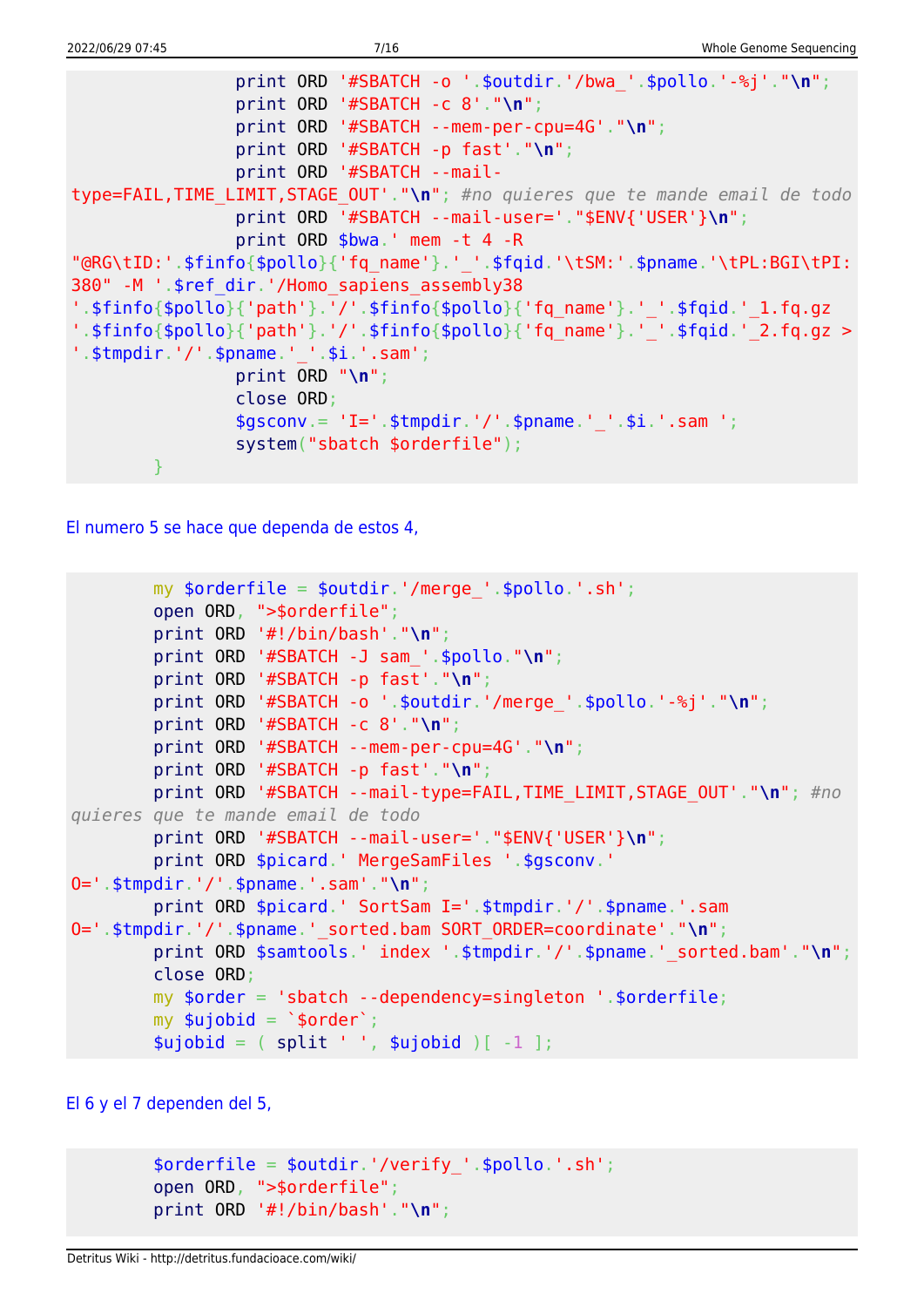```
 print ORD '#SBATCH -J verify_'.$pollo."\n";
         print ORD '#SBATCH -p fast'."\n";
         print ORD '#SBATCH -o '.$outdir.'/verify_'.$pollo.'-%j'."\n";
         print ORD '#SBATCH -c 4'."\n";
         print ORD '#SBATCH --mem-per-cpu=4G'."\n";
         print ORD '#SBATCH -p fast'."\n";
         print ORD '#SBATCH --mail-type=FAIL,TIME_LIMIT,STAGE_OUT'."\n"; #no
quieres que te mande email de todo
         print ORD '#SBATCH --mail-user='."$ENV{'USER'}\n";
        print ORD $verifybamib. ' --vcf '.$ref dir.'/hapmap 3.3.hg38.vcf.gz
--bam '.$tmpdir.'/'.$pname.'_sorted.bam --chip-none --maxDepth 1000 --
precise --verbose --ignoreRG --out '.$resdir.'/'.$pname.'_verifybam |& grep
-v "Skipping marker"'."\n";
         close ORD;
         $order = 'sbatch --dependency=afterok:'.$ujobid.' '.$orderfile;
        my $jobid = '$order';split ' ', $jobid )[-1 ]; push @jobids, $jobid;
         $orderfile = $outdir.'/validate_'.$pollo.'.sh';
         open ORD, ">$orderfile";
         print ORD '#!/bin/bash'."\n";
        print ORD '#SBATCH -J validate '.$pollo."\n";
         print ORD '#SBATCH -p fast'."\n";
         print ORD '#SBATCH -o '.$outdir.'/validate_'.$pollo.'-%j'."\n";
         print ORD '#SBATCH -c 12'."\n";
         print ORD '#SBATCH --mem-per-cpu=4G'."\n";
         print ORD '#SBATCH -p fast'."\n";
        print ORD '#SBATCH --mail-type=FAIL, TIME LIMIT, STAGE_OUT'."\n"; #no
quieres que te mande email de todo
        print ORD '#SBATCH --mail-user='."$ENV{'USER'}\n";
        print ORD $picard.' ValidateSamFile IGNORE=MATE NOT FOUND
IGNORE=MISSING_READ_GROUP IGNORE=RECORD_MISSING_READ_GROUP
I=' .$tmpdir.'/'.$pname.' sorted.bam'."\n" print ORD $picard.' MarkDuplicates
I='.$tmpdir.'/'.$pname.' sorted.bam 0='.$tmpdir.'/'.$pname.' GATKready.bam
METRICS FILE='.$resdir.'/'.$pname.' metrics.txt QUIET=true
MAX RECORDS IN RAM=2000000 ASSUME SORTED=TRUE CREATE INDEX=TRUE'."\n";
         print ORD $gatk3.' -T DepthOfCoverage -R
'.$ref dir.'/Homo sapiens_assembly38.fasta -nt 1 -ct 10 -ct 15 -ct 20 -ct 30
--omitDepthOutputAtEachBase --omitIntervalStatistics --omitLocusTable -L
'.$ref dir.'/MGI Exome Capture V5 bis2.bed -I
'.$tmpdir.'/'.$pname.'_GATKready.bam -o
'.$resdir.'/'.$pname.' exome coverage'."\n";
         print ORD $gatk4.' BaseRecalibrator -I
'.$tmpdir.'/'.$pname.' GATKready.bam -R
'.$ref dir.'/Homo sapiens assembly38.fasta --known-sites
'.$ref dir.'/Mills and 1000G gold standard.indels.hg38.vcf.gz --known-sites
'.$ref_dir.'/dbsnp_146.hg38.vcf.gz --known-sites
'.$ref_dir.'/1000G_phase1.snps.high_confidence.hg38.vcf.gz -O
'.$resdir.'/'.$pname.' recal data.table1'."\n";
```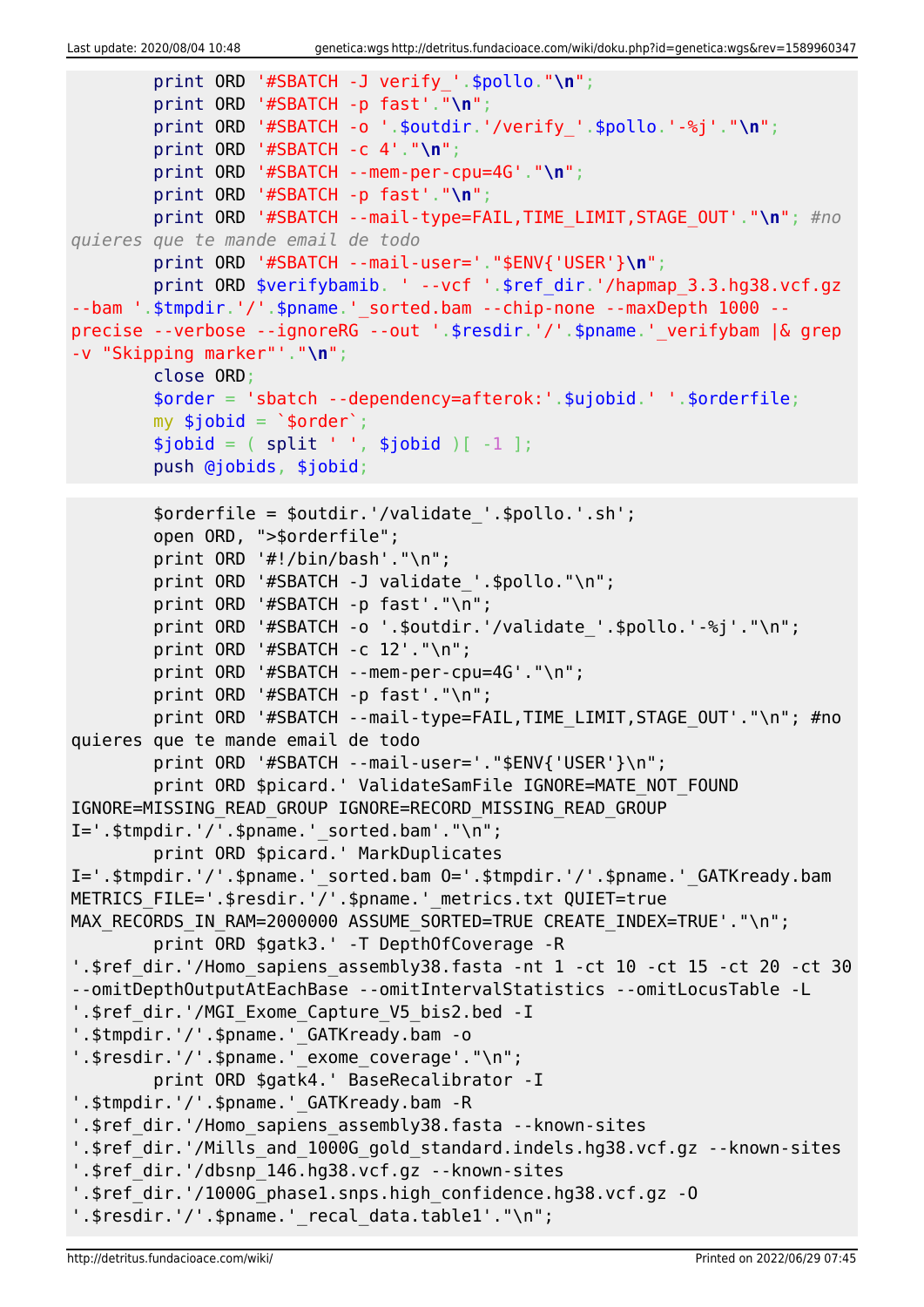```
 print ORD $gatk4.' ApplyBQSR -R
'.$ref dir.'/Homo sapiens assembly38.fasta -I
'.$tmpdir.'/'.$pname.' GATKready.bam -bqsr-recal-file
'.$resdir.'/'.$pname.' recal data.table1 -0
'.$resdir.'/'.$pname.'_recal.bam'."\n";
         print ORD $gatk4.' AnalyzeCovariates -bqsr
'.$resdir.'/'.$pname.'_recal_data.table1 --plots
'.$resdir.'/'.$pname.' AnalyzeCovariates.pdf'."\n";
         print ORD $gatk4.' BaseRecalibrator -I
'.$resdir.'/'.$pname.' recal.bam -R
'.$ref dir.'/Homo sapiens assembly38.fasta --known-sites
'.$ref dir.'/Mills and 1000G gold standard.indels.hg38.vcf.gz --known-sites
'.$ref_dir.'/dbsnp_146.hg38.vcf.gz --known-sites
'.$ref_dir.'/1000G_phase1.snps.high_confidence.hg38.vcf.gz -O
'.$resdir.'/'.$pname.' recal data.table2'."\n";
         print ORD $gatk4.' AnalyzeCovariates -before
'.$resdir.'/'.$pname.'_recal_data.table1 -after
'.$resdir.'/'.$pname.' recal data.table2 -plots
'.$resdir.'/'.$pname.' before-after-plots.pdf'."\n";
         print ORD $gatk4.' HaplotypeCaller -R
'.$ref dir.'/Homo sapiens assembly38.fasta -I
'.$resdir.'/'.$pname.'_recal.bam -ERC GVCF --dbsnp
'.$ref_dir.'/dbsnp_146.hg38.vcf.gz -O
'.$resdir.'/'.$pname.'_raw.snps.indels.g.vcf.gz'."\n";
         print ORD $gatk4_l.' VariantEval -R
'.$ref_dir.'/Homo_sapiens_assembly38.fasta -L
'.$ref_dir.'/MGI_Exome_Capture_V5_bis2.bed -D
'.$ref_dir.'/dbsnp_146.hg38.vcf.gz -O '.$resdir.'/'.$pname.'_eval.gatkreport
--eval '.$resdir.'/'.$pname.' raw.snps.indels.g.vcf.gz'."\n";
         close ORD;
         $order = 'sbatch --dependency=afterok:'.$ujobid.' '.$orderfile;
        $jobid = 'sorder';$jobid = ( split ' ', $jobid )[-1 ]; push @jobids, $jobid;
```
[y por ultimo, hay un proceso que depende de que terminen todos los demas \(TODOS\) y lo que hace](#page--1-0) [es limpiar los archivos temporales y enviar un email de finalizacion,](#page--1-0)

```
my $orderfile = $outdir.'/wqs end.sh';
open ORD, ">$orderfile";
print ORD '#!/bin/bash'."\n";
print ORD '#SBATCH -J wgs_end'."\n";
print ORD '#SBATCH --mail-type=END'."\n"; #email cuando termine o falle
print ORD '#SBATCH --mail-user='."$ENV{'USER'}\n";
print ORD '#SBATCH -o '.$outdir.'/wgs_end-%j'."\n";
unless ($debug){
         print ORD "rm -rf $w_dir/*/tmp\n";
}else{
         print ORD ":\n";
}
```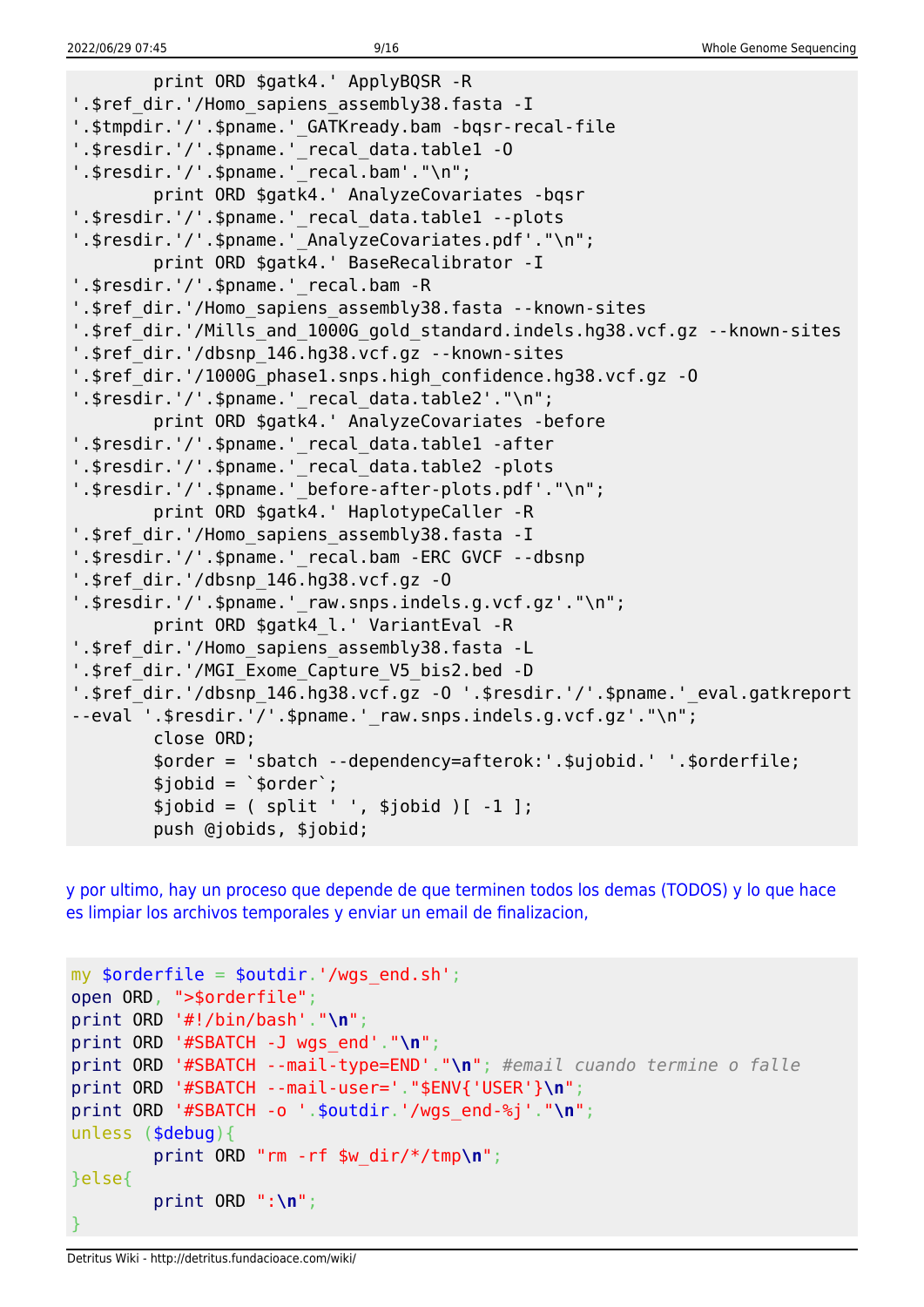```
close ORD:
my $sjobs = join(',',@jobids);
my $order = 'sbatch --depend=afterok:'.$sjobs.' '.$orderfile;
print "$order\n";
exec(<code>border)</code>;
```
La magia completa agui, en menos de 200 lineas

#### wgs.pl

```
#!/usr/bin/perl
# Copyright 2020 O. Sotolongo <asqwerty@gmail.com>
## This program is free software; you can redistribute it and/or modify
# it under the terms of the GNU General Public License as published by
# the Free Software Foundation; either version 2 of the License, or
# (at your option) any later version.
## This program is distributed in the hope that it will be useful,
# but WITHOUT ANY WARRANTY; without even the implied warranty of
# MERCHANTABILITY or FITNESS FOR A PARTICULAR PURPOSE. See the
# GNU General Public License for more details.
use strict; use warnings;
use File:: Find:: Rule;
use File::Slurp qw(read file);use Data::Dump qw(dump);
################### rellenar los paths sistema ###################
mv $ref dir = '/the dvsk/BGI exome/reference':
my $bwa ='/nas/usr/local/bin/bwa';
#my $picard = 'java -jar /nas/usr/local/bin/picard.jar';
my $picard = 'java -Djava.io.tmpdir=/nas/'.$ENV{'USER'}.'/tmp/ -Xmx8q -
jar /nas/usr/local/bin/picard.jar';
my $samtools = '/nas/software/samtools/bin/samtools';
my $verifybamib = '/nas/usr/local/bin/verifyBamID';
my $gatk3 = 'java -jar /nas/usr/local/opt/gatk3/GenomeAnalysisTK.jar';#my $gatk4 = '/nas/usr/local/opt/gatk4/gatk --java-options "-
DGATK STACKTRACE ON USER EXCEPTION=true -Xmx16G"';
\#my $gatk4 l = '/nas/usr/local/opt/gatk4/gatk --java-options "-
DGATK STACKTRACE ON USER EXCEPTION=true -Xmx16G -Xmx16G -
XX:+UseConcMarkSweepGC"';
my $gatk4 = 'singularity run --cleanenv -B /nas:/nas -B/the dysk:/the dysk /usr/local/bin/gatk4.simg gatk --java-options "-
DGATK STACKTRACE ON USER EXCEPTION=true -Xmx16G"';
my $gatk4 \, l = 'singularity run --cleanenv -B /nas:/nas -B
```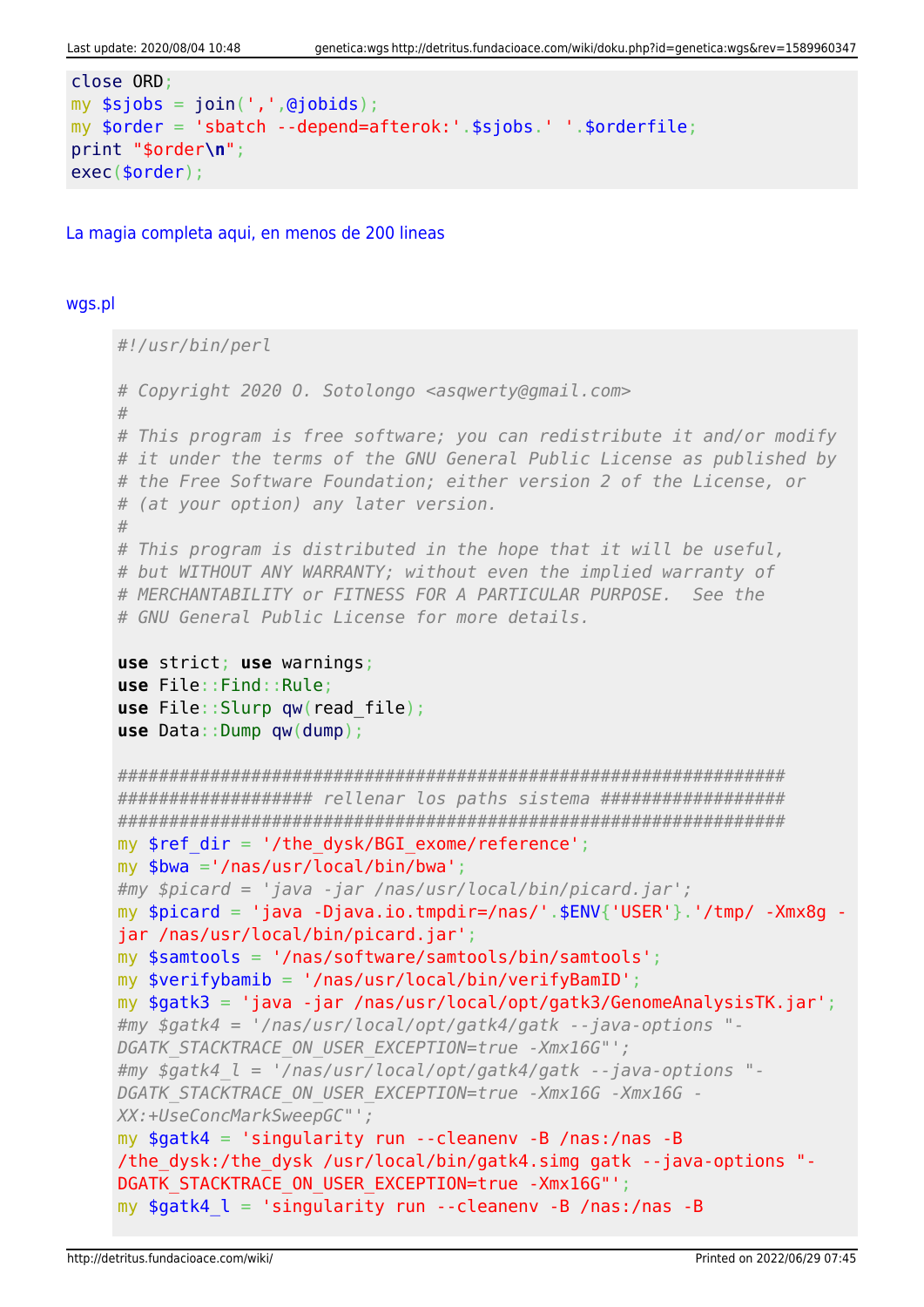```
/the dysk:/the dysk /usr/local/bin/gatk4.simg gatk --java-options "-
DGATK STACKTRACE ON USER EXCEPTION=true -Xmx16G -
XX:+UseConcMarkSweepGC"';
my $cfile;
my $outdatadir;
my $debug = 0;\triangleARGV = (" - h") unless \triangleARGV;
while (@ARGV and $ARGV[0] =~ \wedge -/) {
   $ = shift;last if / --$/;
   if (\wedge-cut/) { \text{scfile} = \text{shift}; chomp(\text{scfile}); }
   if (\wedge \neg \circ \wedge) { $outdatadir = shift; }
   if (\frac{9}{9}) { $debug = 1; }
my $src dir = shift;
$src dir = \sim s/\/$//;
my $find rule = File::Find::Rule->new;my @ppaths = $find rule->maxdepth(1)->directory->in($src dir);
\Thetappaths = grep {!/$src_dir$/} \Thetappaths;
my %ltpaths = map { /.*\/(.*)?$/ => $ } @ppaths;
my %finfo;
my %lpaths;
if(\frac{2}{3}cfile \& -e \frac{2}{3}cfile \& -f \frac{2}{3}cfile)my Qcuts = read file $cfile;chomp @cuts;
        foreach my $cut (@cuts) {
               if(qrep / $cut/} %ltpaths){
                       \{[paths{$cut} = $ltpaths{$cut};
               \mathcal{F}}else{
       \lambdalpaths = \lambdaltpaths;
# Creo el entorno de ejecucion
my $tmp shift = '/nas/'.$ENV{''USER'}'.'tmp/';mkdir $tmp shit;
my $wdir;
if(<b>soundatadir</b>)mkdir $outdatadir;
        $width = 5outdatadir;}else{
       $width = $ENV{'}}' PWD'};my $outdir = $wdir.'/slurm';
mkdir $outdir:
#Recopilo la informacion de los archivos de entrada
```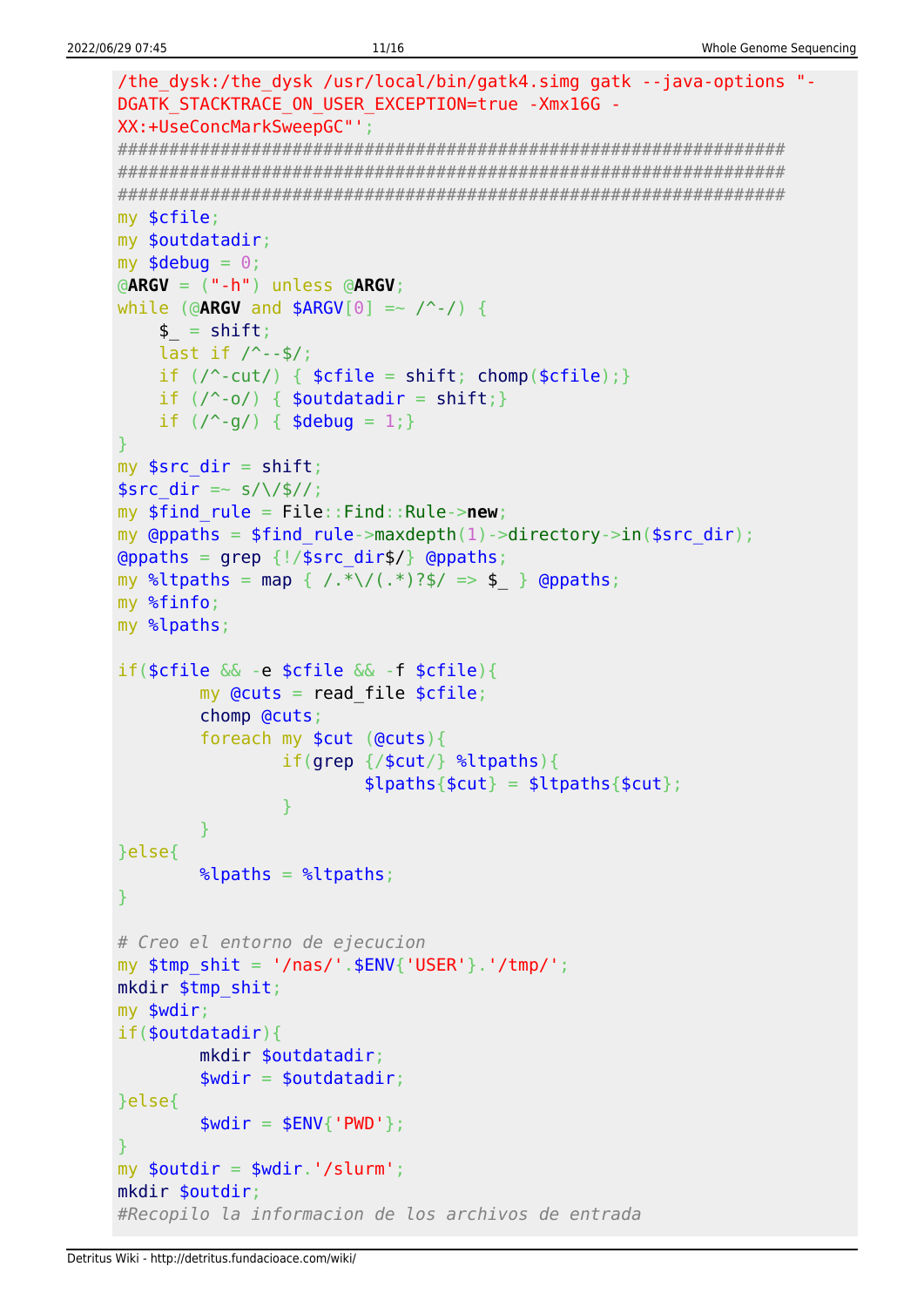```
foreach my $pollo (sort keys %lpaths){
          opendir PD, $lpaths{$pollo} or next;
         my @fqs = qrep { |}/^{\wedge}readdir PD;
          #$finfo{$pollo}{'name'} = $pollo;
         $finfo{$pollo}{'parh'} = $lpaths{$pollo}; foreach my $fq (@fqs) {
                  $ = $fg;my \ddot{\text{Gids}} = \frac{\text{V}(\ddot{\text{d}}^*)\left(\frac{d^*}{\text{d}}\right)\left(\frac{d^*}{\text{d}}\right)\left(\frac{d^*}{\text{d}}\right)}{\text{d}^*}$finfo{$pollo}{'rq name'} = 'V'.$ids[0].' L'.$ids[1]; push @{ $finfo{$pollo}{'fq_list'} }, $ids[2];
 }
}
#Creo y ejecuto los procesos
my @jobids;
foreach my $pollo (sort keys %finfo){
         mv $udir = $wdir.'/'.$pollo:
          mkdir $udir;
         my $tmpdir = $udir.'/tmp'; mkdir $tmpdir;
         my $resdir = $udir.'/results';
          mkdir $resdir;
        my $gsconv = " ";
          my @ujobids;
         (my $pname = $pollo) =~ s/-//g;
         for (my $i=0; $i<4; $i++){}my $fqid = $finfo{$pollo}{'fg list'}[2*$i];my \text{porderfile} = \text{poutdir.}'/\text{bwa}. \text{pollo.}''.'.\text{si.}'.s\text{h'};
                  open ORD, ">$orderfile" or die "Couldnt create file";
                  print ORD '#!/bin/bash'."\n";
                  print ORD '#SBATCH -J sam_'.$pollo."\n";
                   print ORD '#SBATCH --time=24:0:0'."\n";
                  print ORD '#SBATCH -o '.$outdir.'/bwa_'.$pollo.'-
%j'."\n";
                  print ORD '#SBATCH -c 8'."\n";
                  print ORD '#SBATCH --mem-per-cpu=4G'."\n";
                  print ORD '#SBATCH -p fast'."\n";
                  print ORD '#SBATCH --mail-
type=FAIL,TIME_LIMIT,STAGE_OUT'."\n"; #no quieres que te mande email de
todo
                  print ORD '#SBATCH --mail-user='."$ENV{'USER'}\n";
                  print ORD $bwa.' mem -t 4 -R
"@RG\tID:'.$finfo{$pollo}{'fq_name'}.'_'.$fqid.'\tSM:'.$pname.'\tPL:BGI
\tPI:380" -M '.$ref_dir.'/Homo_sapiens_assembly38
'.$finfo{$pollo}{'path'}.'/'.$finfo{$pollo}{'fq_name'}.'_'.$fqid.'_1.fq
.gz
'.$finfo{$pollo}{'path'}.'/'.$finfo{$pollo}{'fq_name'}.'_'.$fqid.'_2.fq
.gz > '.$tmpdir.'/'.$pname.'_'.$i.'.sam';
                  print ORD "\n";
                   close ORD;
                  $gsconv = 'I='. $tmodir.'/'.$pname.''.§i.'.sam '; system("sbatch $orderfile");
```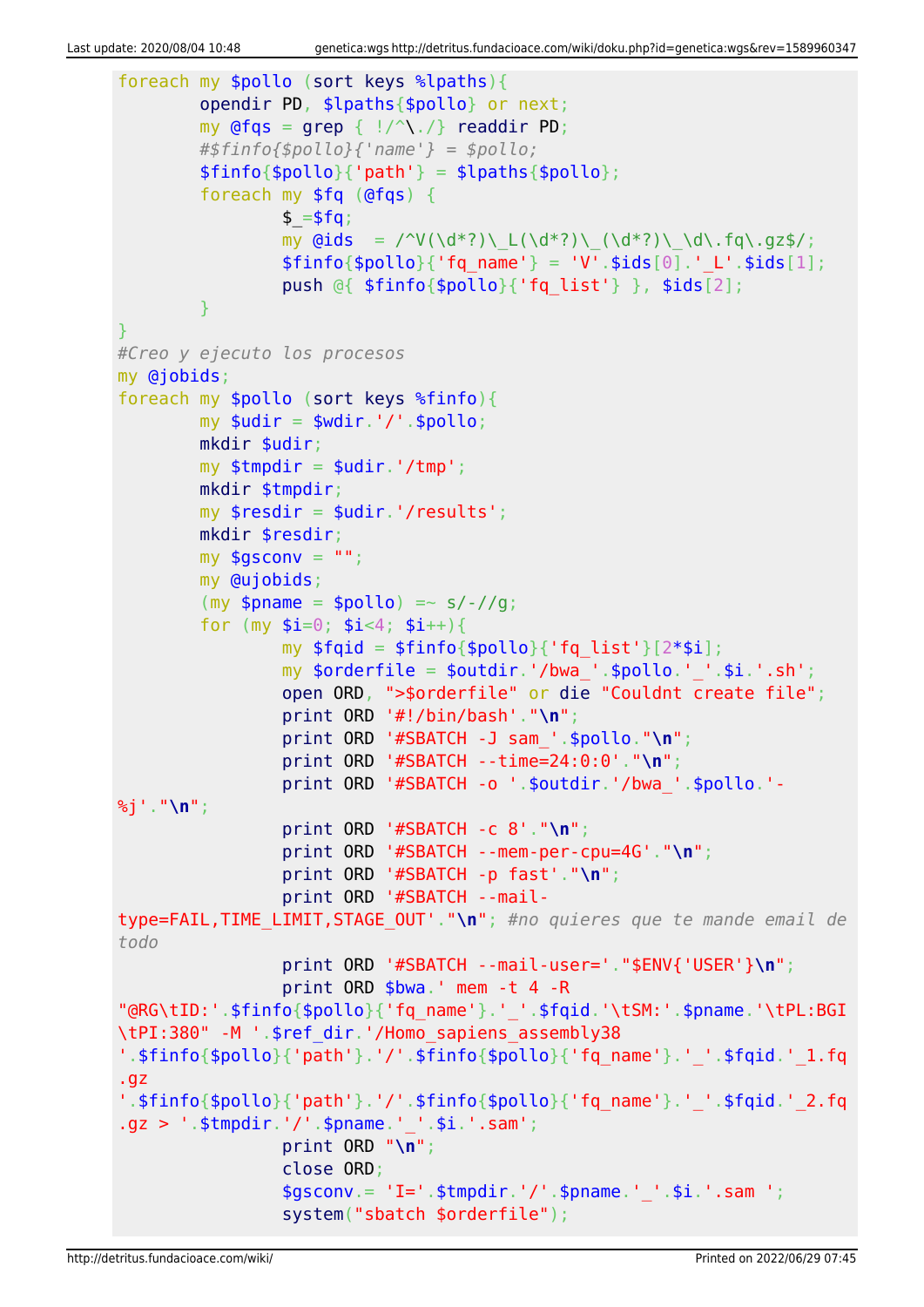```
 }
         my $orderfile = $outdir.'/merge_'.$pollo.'.sh';
         open ORD, ">$orderfile";
         print ORD '#!/bin/bash'."\n";
         print ORD '#SBATCH -J sam_'.$pollo."\n";
         print ORD '#SBATCH -p fast'."\n";
         print ORD '#SBATCH -o '.$outdir.'/merge_'.$pollo.'-%j'."\n";
         print ORD '#SBATCH -c 8'."\n";
         print ORD '#SBATCH --mem-per-cpu=4G'."\n";
         print ORD '#SBATCH -p fast'."\n";
         print ORD '#SBATCH --mail-type=FAIL,TIME_LIMIT,STAGE_OUT'."\n";
#no quieres que te mande email de todo
         print ORD '#SBATCH --mail-user='."$ENV{'USER'}\n";
         print ORD $picard.' MergeSamFiles '.$gsconv.'
O='.$tmpdir.'/'.$pname.'.sam'."\n";
         print ORD $picard.' SortSam I='.$tmpdir.'/'.$pname.'.sam
O='.$tmpdir.'/'.$pname.'_sorted.bam SORT_ORDER=coordinate'."\n";
         print ORD $samtools.' index
'.$tmpdir.'/'.$pname.'_sorted.bam'."\n";
         close ORD;
         my $order = 'sbatch --dependency=singleton '.$orderfile;
        my $ujobid = `$order';split ' ', $ujobid )[-1 ]; $orderfile = $outdir.'/verify_'.$pollo.'.sh';
         open ORD, ">$orderfile";
         print ORD '#!/bin/bash'."\n";
         print ORD '#SBATCH -J verify_'.$pollo."\n";
         print ORD '#SBATCH -p fast'."\n";
         print ORD '#SBATCH -o '.$outdir.'/verify_'.$pollo.'-%j'."\n";
         print ORD '#SBATCH -c 4'."\n";
         print ORD '#SBATCH --mem-per-cpu=4G'."\n";
         print ORD '#SBATCH -p fast'."\n";
         print ORD '#SBATCH --mail-type=FAIL,TIME_LIMIT,STAGE_OUT'."\n";
#no quieres que te mande email de todo
         print ORD '#SBATCH --mail-user='."$ENV{'USER'}\n";
         print ORD $verifybamib. ' --vcf
'.$ref_dir.'/hapmap_3.3.hg38.vcf.gz --bam
'.$tmpdir.'/'.$pname.' sorted.bam --chip-none --maxDepth 1000 --precise
--verbose --ignoreRG --out '.$resdir.'/'.$pname.' verifybam |& grep -v
"Skipping marker"'."\n";
         close ORD;
         $order = 'sbatch --dependency=afterok:'.$ujobid.' '.$orderfile;
        my $jobid = `$order';split ' ', $jobid )[-1 ]; push @jobids, $jobid;
         $orderfile = $outdir.'/validate_'.$pollo.'.sh';
         open ORD, ">$orderfile";
         print ORD '#!/bin/bash'."\n";
         print ORD '#SBATCH -J validate_'.$pollo."\n";
         print ORD '#SBATCH -p fast'."\n";
```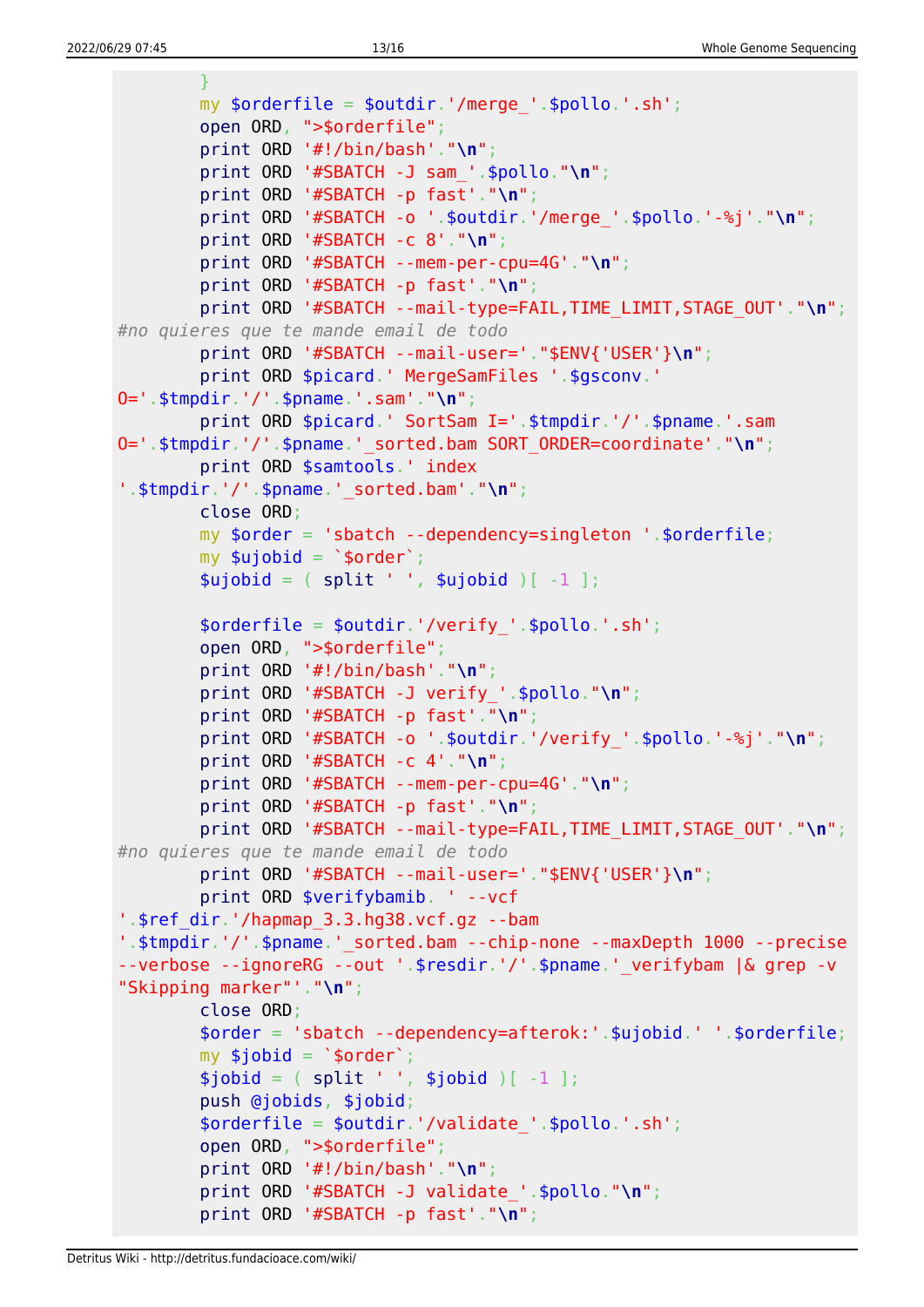```
 print ORD '#SBATCH -o '.$outdir.'/validate_'.$pollo.'-%j'."\n";
         print ORD '#SBATCH -c 12'."\n";
         print ORD '#SBATCH --mem-per-cpu=4G'."\n";
         print ORD '#SBATCH -p fast'."\n";
         print ORD '#SBATCH --mail-type=FAIL,TIME_LIMIT,STAGE_OUT'."\n";
#no quieres que te mande email de todo
         print ORD '#SBATCH --mail-user='."$ENV{'USER'}\n";
        print ORD $picard.' ValidateSamFile IGNORE=MATE NOT FOUND
IGNORE=MISSING_READ_GROUP IGNORE=RECORD_MISSING_READ_GROUP
I='.$tmpdir.'/'.$pname.'_sorted.bam'."\n";
         print ORD $picard.' MarkDuplicates
I='.$tmpdir.'/'.$pname.' sorted.bam
O='.$tmpdir.'/'.$pname.'_GATKready.bam
METRICS_FILE='.$resdir.'/'.$pname.'_metrics.txt QUIET=true
MAX RECORDS IN RAM=2000000 ASSUME SORTED=TRUE CREATE INDEX=TRUE'."\n";
         print ORD $gatk3.' -T DepthOfCoverage -R
'.$ref dir.'/Homo sapiens assembly38.fasta -nt 1 -ct 10 -ct 15 -ct 20 -
ct 30 --omitDepthOutputAtEachBase --omitIntervalStatistics --
omitLocusTable -L '.$ref_dir.'/MGI_Exome_Capture_V5_bis2.bed -I
'.$tmpdir.'/'.$pname.'_GATKready.bam -o
'.$resdir.'/'.$pname.'_exome_coverage'."\n";
         print ORD $gatk4.' BaseRecalibrator -I
'.$tmpdir.'/'.$pname.' GATKready.bam -R
'.$ref dir.'/Homo sapiens assembly38.fasta --known-sites
'.$ref_dir.'/Mills_and_1000G_gold_standard.indels.hg38.vcf.gz --known-
sites '.$ref_dir.'/dbsnp_146.hg38.vcf.gz --known-sites
'.$ref_dir.'/1000G_phase1.snps.high_confidence.hg38.vcf.gz -O
'.$resdir.'/'.$pname.'_recal_data.table1'."\n";
         print ORD $gatk4.' ApplyBQSR -R
'.$ref_dir.'/Homo_sapiens_assembly38.fasta -I
'.$tmpdir.'/'.$pname.'_GATKready.bam -bqsr-recal-file
'.$resdir.'/'.$pname.'_recal_data.table1 -O
'.$resdir.'/'.$pname.'_recal.bam'."\n";
         print ORD $gatk4.' AnalyzeCovariates -bqsr
'.$resdir.'/'.$pname.'_recal_data.table1 --plots
'.$resdir.'/'.$pname.'_AnalyzeCovariates.pdf'."\n";
         print ORD $gatk4.' BaseRecalibrator -I
'.$resdir.'/'.$pname.'_recal.bam -R
'.$ref_dir.'/Homo_sapiens_assembly38.fasta --known-sites
'.$ref_dir.'/Mills_and_1000G_gold_standard.indels.hg38.vcf.gz --known-
sites '.$ref_dir.'/dbsnp_146.hg38.vcf.gz --known-sites
'.$ref_dir.'/1000G_phase1.snps.high_confidence.hg38.vcf.gz -O
'.$resdir.'/'.$pname.'_recal_data.table2'."\n";
         print ORD $gatk4.' AnalyzeCovariates -before
'.$resdir.'/'.$pname.'_recal_data.table1 -after
'.$resdir.'/'.$pname.'_recal_data.table2 -plots
'.$resdir.'/'.$pname.'_before-after-plots.pdf'."\n";
         print ORD $gatk4.' HaplotypeCaller -R
'.$ref dir.'/Homo sapiens assembly38.fasta -I
'.$resdir.'/'.$pname.'_recal.bam -ERC GVCF --dbsnp
'.$ref_dir.'/dbsnp_146.hg38.vcf.gz -O
```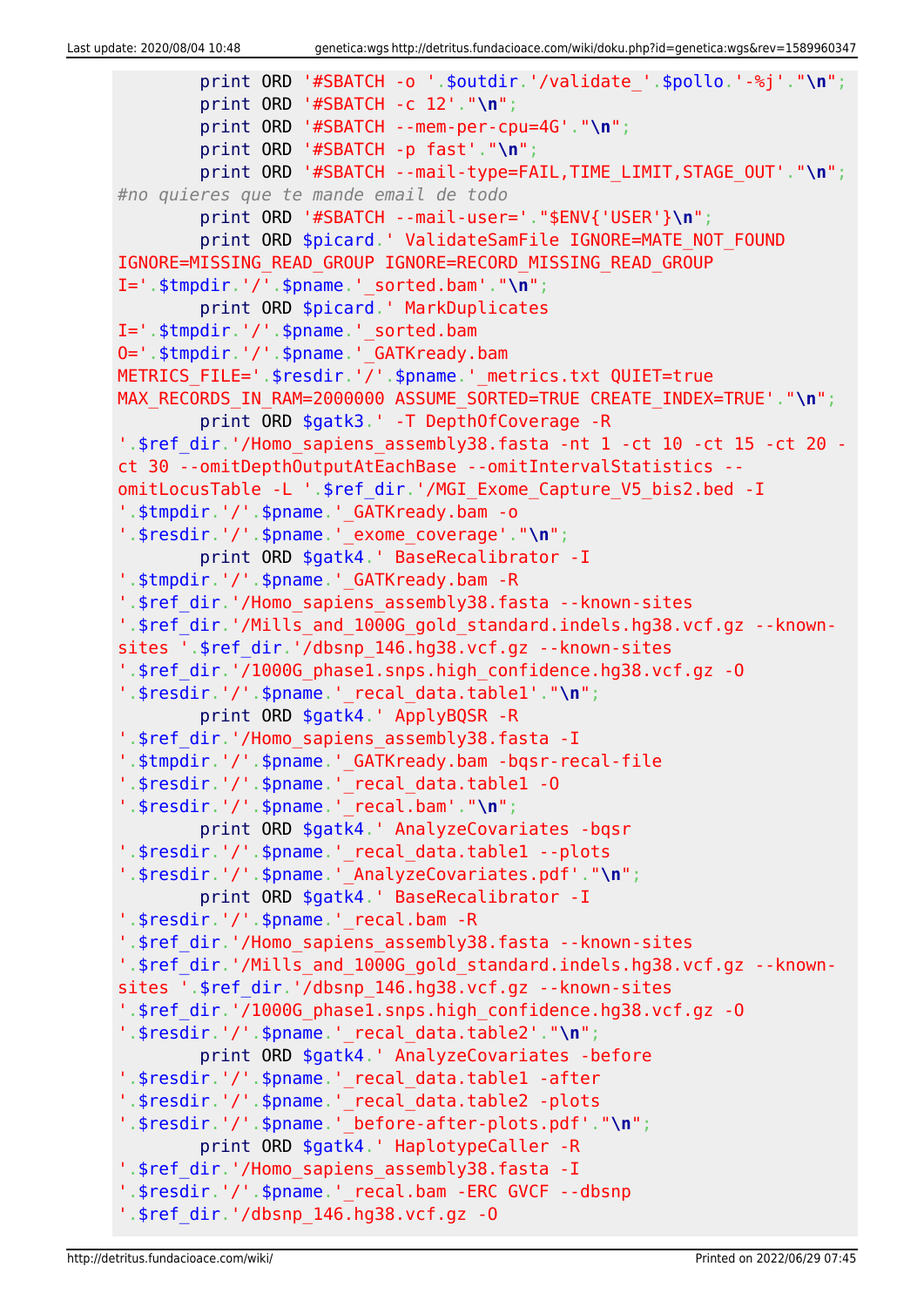```
'.$resdir.'/'.$pname.' raw.snps.index.org.vcf.g.'."\\n'';print ORD $gatk4_l.' VariantEval -R
'.$ref dir.'/Homo sapiens assembly38.fasta -L
'.$ref dir.'/MGI Exome Capture V5 bis2.bed -D
'.$ref dir.'/dbsnp 146.hg38.vcf.gz -0
'.$resdir.'/'.$pname.' eval.gatkreport --eval
'.$resdir.''/'.$pname.'\negraw.snps.indels.g.vcf.gz'."\n";
        close ORD;
        \$order = 'sbatch -- dependency=afterok:'.$ujobid.''.sorderfile;$jobid = '$order';$jobid = (split ' ', $jobid )[-1 ];push @jobids, $jobid;
my $orderfile = $outdir.'/wqs end.sh';
open ORD, ">$orderfile";
print ORD '#!/bin/bash'."\n":
print ORD '#SBATCH -J wgs_end'."\n";
print ORD '#SBATCH --mail-type=END'."\n"; #email cuando termine o falle
print ORD '#SBATCH --mail-user='."$ENV{'USER'}\n";
print ORD '#SBATCH -o '.$outdir.'/wgs_end-%j'."\n";
unless (\$debug) {
        print ORD "rm - rf $w-dir/*/tmp\n";
}else{
        print ORD ":\n\cdot\mathbb{R}";
close ORD;
my $sjobs = join(','',@jobids);my $order = 'sbatch --depend=afterok:'.$sjobs.' '.$orderfile;
print "$order\n";
exec($order);
```
### ●

# **Ejecucion**

La forma correcta de ejecutar el script es,

```
$ ./wqs.pl -o /the dysk/BGI exome/F18FTSEUET0180/WGS
/the dysk/BGI exome/F18FTSEUET0180/HUMehbE/
```
La opción -o indica al script donde guardar los resultados, en este caso en /the dysk/BGI exome/F18FTSEUET0180/WGS. Los datos se leeran desde /the dysk/BGI exome/F18FTSEUET0180/HUMehbE/,